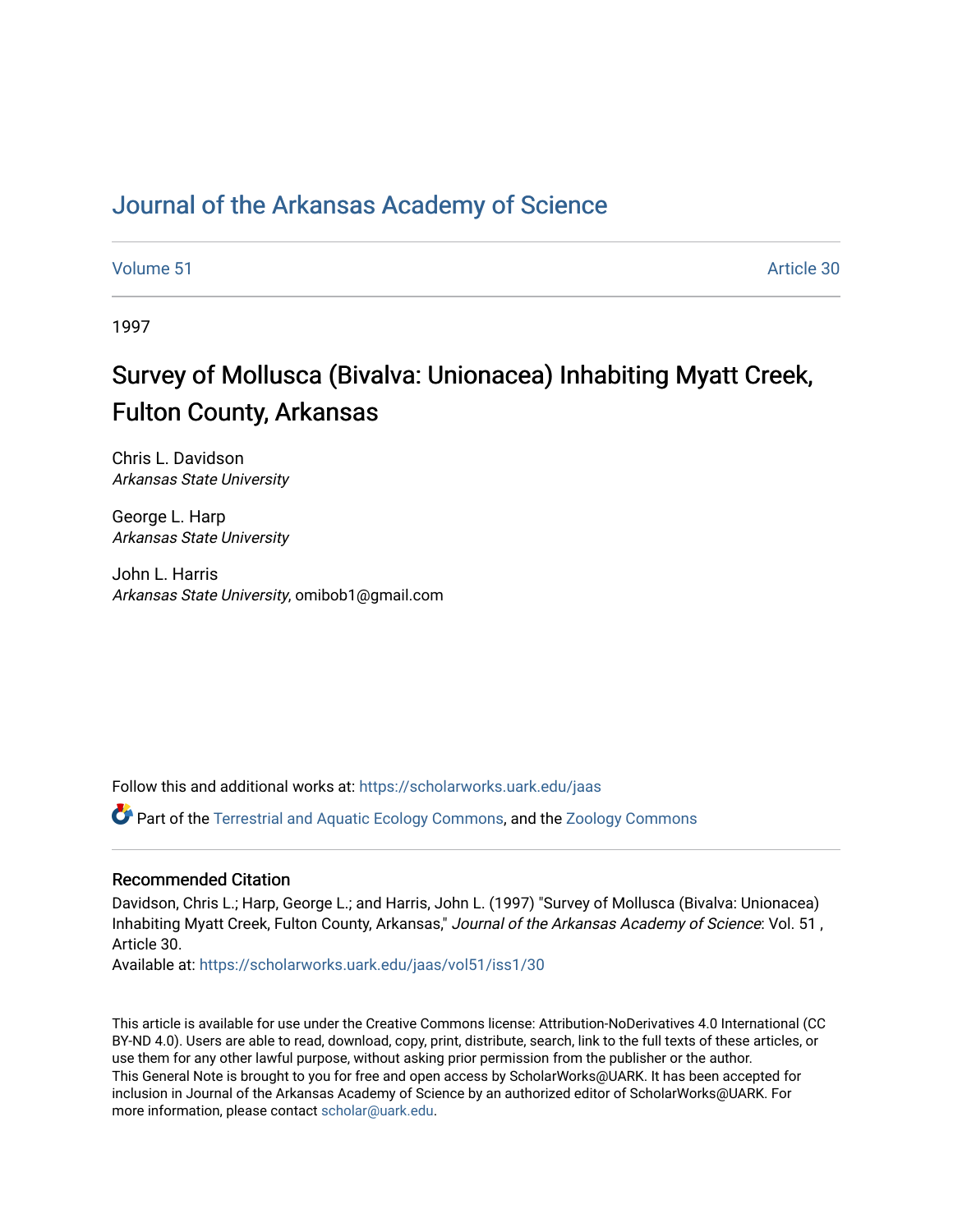# GENERAL NOTES A Survey of Mollusca (Bivalvia: Unionacea) Inhabiting Myatt Creek, Fulton County, Arkansas

Chris L. Davidson, George L. Harp and John L. Harris Department of Biological Sciences Arkansas State University State University, AR 72467-0599

#### Introduction

The past century has marked an alarming decline in native Unionacea populations in the United States. Their decline can be attributed to a variety of threats with habitat destruction being the single most important factor. Overutilization for commercial purposes, disease, predation, introduction of exotic species, pollution and hybridization are also threats. Unionacea are important indicators of aquatic environment health and are a major component of freshwater biodiversity (Williams et al., 1993). A description of the distribution of Unionacea in Myatt Creek willestablish a basis for monitoring this resource in the study stream.

Myatt Creek originates on the Salem Plateau of the Ozark Mountains Physiographic Province in southern Missouri and drains southeasterly through Howell County, Missouri, and Fulton County, Arkansas, before reaching its confluence with the Spring River near Hardy. This physiographic province is composed of limestone and dolomite deposits of Ordovician origin (Croneis, 1930). Myatt Creek is a spring-fed, relatively pristine stream consisting of alternating pool-riffle biocies with gravel, bedrock and sand being the dominant substrates, in that order.

No studies pertaining specifically to the Unionacea of Myatt Creek have been conducted. Previous studies of this creek have superficially addressed fishes and aquatic insects (Beadles, 1972; Arkansas Game and Fish Commission, 1995). Gordon et al. (1980) and Rust (1993) have reported 45 species of Unionacea from the Spring River, compared to <sup>19</sup> found in Myatt Creek. The purposes of this paper are to present a species list, delineate distributions and report numerical standing crop data for each site.

#### Materials and Methods

During August and September, 1996, a 23.2 km section of Myatt Creek (Sites 1-11) was surveyed by canoe from a road crossing upstream of St. Hwy. 9 (SE 1/4 NE 1/4 S26, T21N, R7W) to the confluence of Wolf Creek with Myatt Creek (SE 1/4 NW 1/4 S 19, T20N, R5W). A second section  $(\Delta U)$  was surveyed from approximately 0.8 km north to 0.8

km south of a road crossing in northern Fulton County (NW 1/4 SE 1/4 S14, T21N, R7W), and a third section  $(\Delta L)$  from approximately 0.8 km upstream to the road crossing approximately 1.0 km north of St. Hwy. 9 (SE 1/4 NE 1/4 S26, T21N, R7W; Figure 1) was also sampled. Sampling methods included wading and snorkeling.

Generally, a concentration of shells was defined as an estimated area  $\geq 5$  m<sup>2</sup> with  $\geq 3$  live Unionacea or an area with numerous freshly dead shells. When a concentration was located, all specimens encountered were identified and returned to the substrate except for voucher specimens. Location, substrate type, water depth and any other pertinent site information were recorded. Oesch (1984) was used to identify specimens which could not be field identified. Voucher specimens are cataloged and housed in the Unionacea Collection of the Arkansas State University Museum of Zoology.

Site locations and a brief description of each are as follows:

1. Site 1. NW 1/4 S25, T21N, R7W. Shoal with water depths ranging from 0.2-1.0 m; gravel substrate.

2. Site 2. NW 1/4 SE 1/4 S25, T21N, R7W. Shallow riffle approximately 75 m below a large, deep pool; sand with gravel or bedrock substrate.

3. Site 3. SE 1/4 SW1/4 S30, T21N, R6W. Approximately 200 m downstream of the St. Hwy. 9 bridge. Site a shallow riffle; gravel/sand substrate.

4. Site 4. SW 1/4 SE 1/4 S30, T21N, R6W. Backwater area where spring-fed tributary enters Myatt Creek. Site considerably cooler than the main channel of Myatt Creek.

5. Site 5. S31, T21N, R6W Approximately 0.8 km below Site 4. Shoal habitat.

6. Site 6. NE 1/4 SE 1/4 S31, T21N, R6W. Shoal divided by a small island at low water. Mussels located on the lefthand descending channel.

7. Site 7. NW 1/4 SE 1/4 S8, T20N, R6W Shallow pool (< 1 m) between two riffles; substrate silt over sand with gravel; numerous lilypads present.

8. Site 8. NE 1/4 NE 1/4 S5, T20N, R6W. Second shoal upriver spring-fed creek and at confluence of creek and Myatt Creek.

9. Site 9. NE 1/4 SW 1/4 S3, T20N, R6W. Left-hand

»

193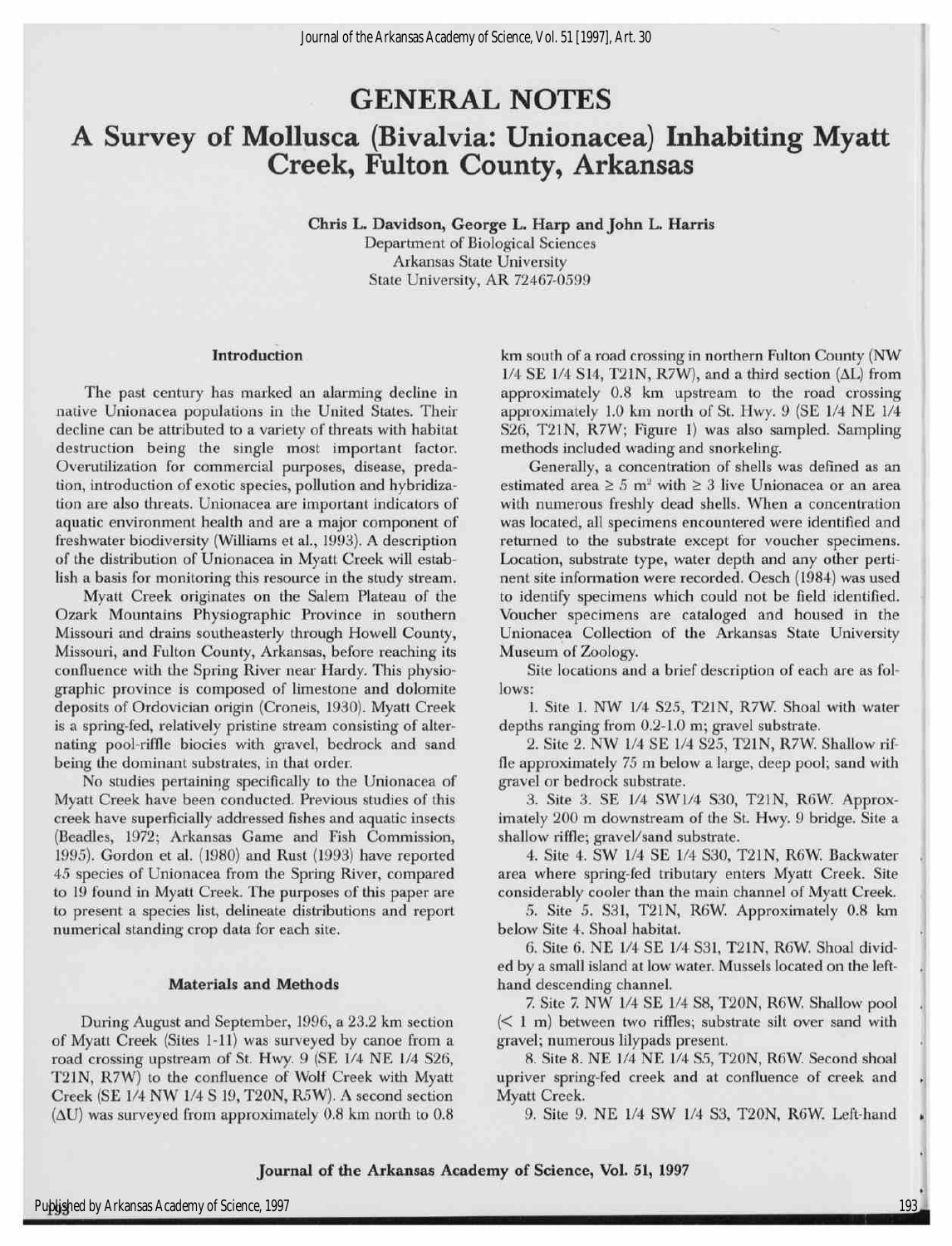### A Survey of Mollusca (Bivalvia: Unionacea) Inhabiting Myatt Creek, Fulton County, Arkansas



Fig. 1. Site locations for Unionacea from Myatt Creek, Fulton County, Arkansas, 1996. h =Road crossing, <sup>U</sup>= upper; L = Lower

descending bank in large pool approximately 300 m upstream from a bluff Similar to Site <sup>7</sup> except 0.1 m more silt at this site.

10. Site 10. SW 1/4 S12, T20N, R6W. Area at the head of 200 m long island.

11. Site 11. S13, T20N, R6W. Head of a shoal, substrate sand with gravel.

#### Results and Discussion

Nineteen species represented by 314 individuals (120 live individuals and 194 relicts) were collected during this survey. Of the 19 species, 10 were found only as relicts. Sites <sup>2</sup> and <sup>7</sup> yielded the greatest number of live individuals, while species richness was greatest at Sites 7, 8 and 10. Ptychobranchus occidentalis was the most abundant species (46.7 %), followed by Venustaconcha ellipsiformis (13.3 %) and Lampsilis reeviana (12.5 %).

Williams et al. (1993) listed seven Myatt Creek species as endangered (Leptodea leptodon), threatened (Lampsilis reeviana and Ptychobranchus occidentalis) or of special concern (Alasmidonta viridis, Lampsilis cardium, Fusconaia ozarkensis

and Venustaconcha ellipsiformis). Myatt Creek is presently or historically within the range of three federally listed endangered species which were not collected in this survey: Epioblasma florentina, Epioblasma turgidula and Lampsilis abrupta (Harris and Gordon, 1987).

Unionacea were found in sparse concentrations (< 10/m²) throughout Myatt Creek. Densities were the greates at Sites  $2$  (1-5 mussels/m<sup>2</sup>), 6 (3-10 mussels/m<sup>2</sup>) and 7 (1-8 mussels/m<sup>2</sup>). The areas of concentration at Sites 2, 6 and 7 were approximately  $25-35$  m<sup>2</sup>,  $15-25$  m<sup>2</sup> and  $35-45$  m<sup>2</sup>, respectively. The remaining sites all had mean densities of  $<$ 1 mussel/ $m<sup>2</sup>$  (Table 1). It was characteristic of all sites to find the shells located close to the shoreline and associated with aquatic vegetation.

No live specimens were found between Site 9 and 10, a distance of approximately 10 km. There were no signs of anthropogenic impacts, so more detailed studies may be needed to determine if this is a natural or anthropogenically induced absence. Site <sup>10</sup> had a concentration of relicts plus one live specimen of Lampsilis reeviana.

Two sites (6 and 11) had recently suffered massive dieoffs. The die-off at Site 6 appeared to be a result of low water. Mussels at this site were located at the water's edge,

Journal of the Arkansas Academy of Science, Vol. 51, <sup>1997</sup>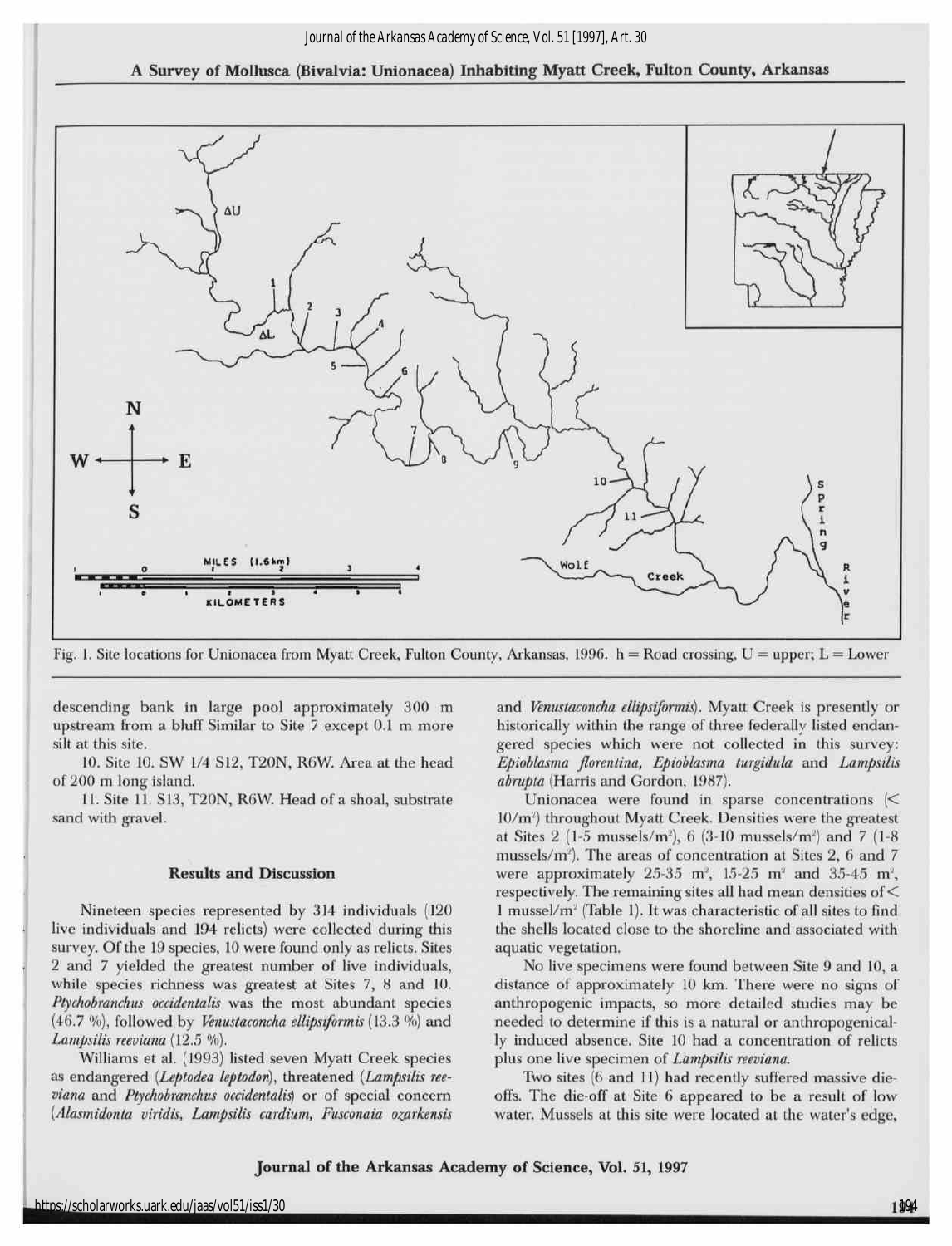## Chris L.Davidson, George L.Harp and John L.Harris

and low water appeared to threaten the survival of the remaining individuals. Mortality at Site 11 was 100%. Densities of 3-8 dead mussels/ $m<sup>2</sup>$  in the live position were found at this site, and there was no obvious cause of death.

Ptychobranchus occidentalis was the only species present at all sites. Three species, Lampsilis cardium, Lampsilis reeviana and Venustaconcha ellipsiformis, were present at  $\geq 80\%$  of the sites. The only trend the data show in Table I is an increasing number of relicts towards the mouth. Substrate and water levels were similar to those found in the upper reaches, so there is no immediately apparent cause for this trend.

No live specimens were found at either of the two road crossings. However, at the uppermost (northern most) road crossing, four relicts were found: Lampsilis cardium (1), Lampsilis reeviana (1) and Ptychobranchus occidentalis (2). The absence of living Unionacea at these sites is not immediately explainable. Anthropogenic influences do not appear to be extreme, nor is the habitat obviously unsuitable.

As a whole, those species of Unionacea collected in this survey are generally widespread in distribution (Oesch, 1984; Harris and Gordon, undated). Gordon et al. (1980) and Rust (1993) reported a greater diversity of Unionacea

from the Spring River compared to that found in Myatt Creek. Spring River has a larger watershed and offers a greater diversity of habitats which accounts for a greater diversity of species. Five species found in this survey, Alasmidonta viridis, Lampsilis siliquoidea, Leptodea leptodon, Venustaconcha ellipsiformis and Villosa iris, were not reported for the Spring River by Rust (1993). Four of these species are generally restricted to stream headwaters, but Lampsilis siliquoidea is not (Oesch, 1984). Rust (1993) surveyed the lower 11 miles of the Spring River, which may account for the absence of Lampsilis siliquoidea from Rust's survey. Another explanation for the absence of this species from Rust's (1993) study is that it may be an uncommon species in the Spring River. With this species list and description of locations, a more comprehensive management plan can be designed for the sustained viability of the aquatic resources of Myatt Creek.

Acknowledgments. —Iam grateful to my father, Leonard Davidson, and my wife, Tamara Davidson, for their unyielding assistance in the field.

| <b>Species</b><br>Amblema plicata | Site 1 | Site 2 | Site 3 | Site 4 | Site 5 | Site 6 | Site 7<br>12/3 | Site 8<br>0/4 | Site 9<br>0/2 | Site 10<br>0/1 | Site 11 | Other          |
|-----------------------------------|--------|--------|--------|--------|--------|--------|----------------|---------------|---------------|----------------|---------|----------------|
| Actinonaias ligamentina           |        |        |        |        |        |        |                |               |               |                |         | $\mathbf{R}^*$ |
| Alasmidonta viridis               |        |        |        |        |        |        |                |               |               |                |         | R              |
| Elliptio dilatata                 |        |        |        |        |        |        |                |               |               |                | 0/3     |                |
| Fusconaia flava                   |        | 1/0    |        |        |        | 2/0    |                | 0/2           |               |                |         |                |
| Fusconaia ozarkensis              | 0/2    |        |        |        |        | 0/2    |                |               |               |                | 0/1     |                |
| Lampsilis cardium                 |        | 1/0    | 2/2    | 2/0    | 2/4    | 0/1    | 3/5            | 1/7           | 2/1           | 0/3            | 0/1     |                |
| Lampsilis reeviana                |        | 6/0    | 1/1    | 0/1    | 1/1    | 0/1    | 4/2            | 2/3           |               | 1/3            |         |                |
| Lampsilis siliquoidea             |        |        |        |        |        |        | 1/0            | 1/0           |               | 0/1            |         |                |
| Lasmigona costata                 |        |        |        |        | 0/1    | 0/1    | 1/0            | 0/1           | 0/2           | 0/2            |         |                |
| Leptodea leptodon                 |        |        |        |        |        |        |                |               |               |                |         | R              |
| Pleurobema coccineum              |        |        |        |        |        | 0/1    |                |               |               |                |         |                |
| Potamilus purpuratus              |        |        |        |        |        |        |                |               |               |                | 0/1     |                |
| Ptychobranchus occidentalis       | 0/4    | 20/1   | 3/6    | 5/2    | 0/5    | 10/19  | 10/4           | 7/8           | 1/1           | 0/7            | 0/16    |                |
| Quadrula pustulosa                |        |        |        |        |        |        | 0/2            |               |               | 0/1            |         |                |
| Strophitus undulatus              |        | 1/0    |        |        |        |        | 1/0            |               |               | 0/1            |         |                |
| Venustaconcha ellipsiformis       |        | 8/1    | 4/0    | 0/2    |        | 2/3    | 2/7            | 0/5           |               | 0/5            | 0/11    |                |
| Villosa iris                      |        |        |        | 0/2    |        |        |                |               |               | 0/1            |         |                |
| Villosa lienosa                   |        |        |        |        |        |        |                |               | 0/1           |                |         |                |
| Total                             | 0/6    | 37/2   | 10/9   | 7/7    | 3/11   | 14/28  | 34/23          | 11/32         | 3/7           | 1/25           | 0/33    |                |

Table 1. Live/dead Unionacea collected from Myatt Creek, Fulton County, Arkansas, 1996.

\*R=Relicts found at non-specified locations.

#### Journal of the Arkansas Academy of Science, Vol. 51, <sup>1997</sup>

1 "

•

6

u

«

¦

t •

•

¦

•

i

¦

« i

i

i

« i

i

i

i

i